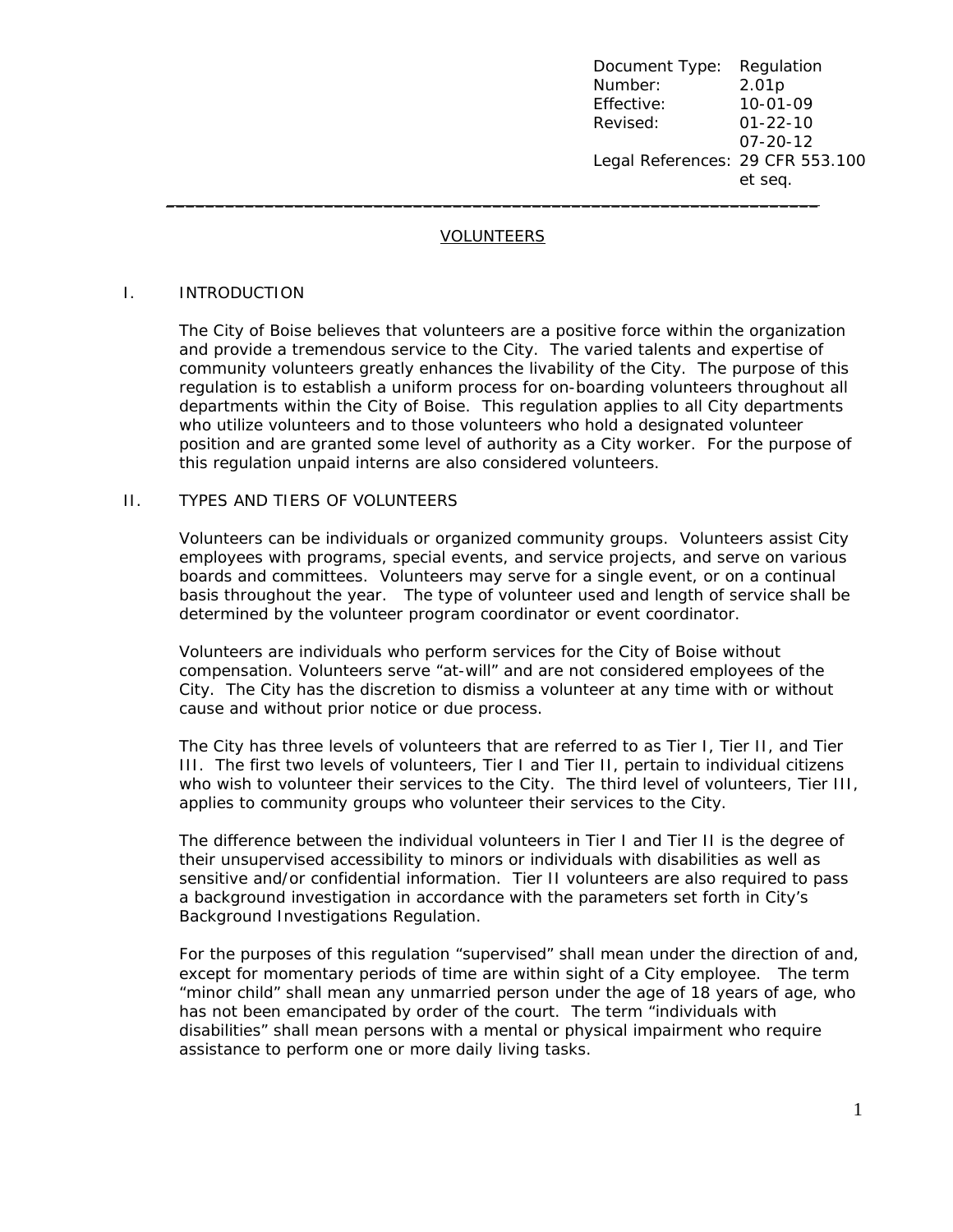Below are the specific definitions that differentiate Tier I, Tier II, and Tier III volunteers.

- A. Tier I volunteers are *individual citizens* who:
	- 1. Work with or around minor children or individuals with disabilities, but **are supervised** by a City employee or another volunteer who has passed the City's criminal background and fingerprint check, or are working in the **presence of the parent or adult guardian** of the minor child or the individual with a disability.
	- 2. Work with or have access to confidential information, but **are supervised** by a City employee.
	- 3. Provide other volunteer services unrelated to the conditions identified in section A (1) or (2).
- B. Tier II volunteers are *individual citizens* who:
	- 1. Work with or around minor children or individuals with disabilities, but are **not supervised** by a City employee or another volunteer who has passed the City's criminal background and fingerprint check, or are **not working in the presence of the parent or adult guardian** of the minor child or the individual with a disability.
	- 2. Work with or have access to confidential information, but **are not supervised** by a City employee.
	- 3. Are required to pass a background investigation in accordance with the City's Background Investigations Regulation.
- C. Tier III volunteers are *community group*s that may include:
	- 1. Service groups such as Rotary, Lions, Boy and Girl Scouts etc.; or
	- 2. Groups from churches, clubs, and schools; or
	- 3. Any other organization wishing to volunteer their services in a group capacity.

## III. DEPARTMENT RESPONSIBILITIES FOR TIER I VOLUNTEERS

Departments using the services of a Tier I volunteer have the following responsibilities:

- A. Provide the volunteer with a current City of Boise Volunteer Handbook. The Handbook may be in electronic form or a hard copy.
- B. After they have read the Volunteer Handbook, have the volunteer sign an Individual Volunteer Waiver. This waiver should be retained by the department for two (2) years from the last date of volunteer service.
- C. Review job duties with the volunteer(s) and provide information necessary to perform those duties as well as information on parking, appropriate attire, and citywide regulations.
- D. Provide the volunteer with a badge, t-shirt, hat or other apparel that identifies him or her as a City of Boise volunteer. This is not required for large scale events or when otherwise not practical.
- E. Provide personal protective equipment when appropriate.

In addition to these requirements, departments may choose to maintain a record of attendance for purpose of tracking individual contributions.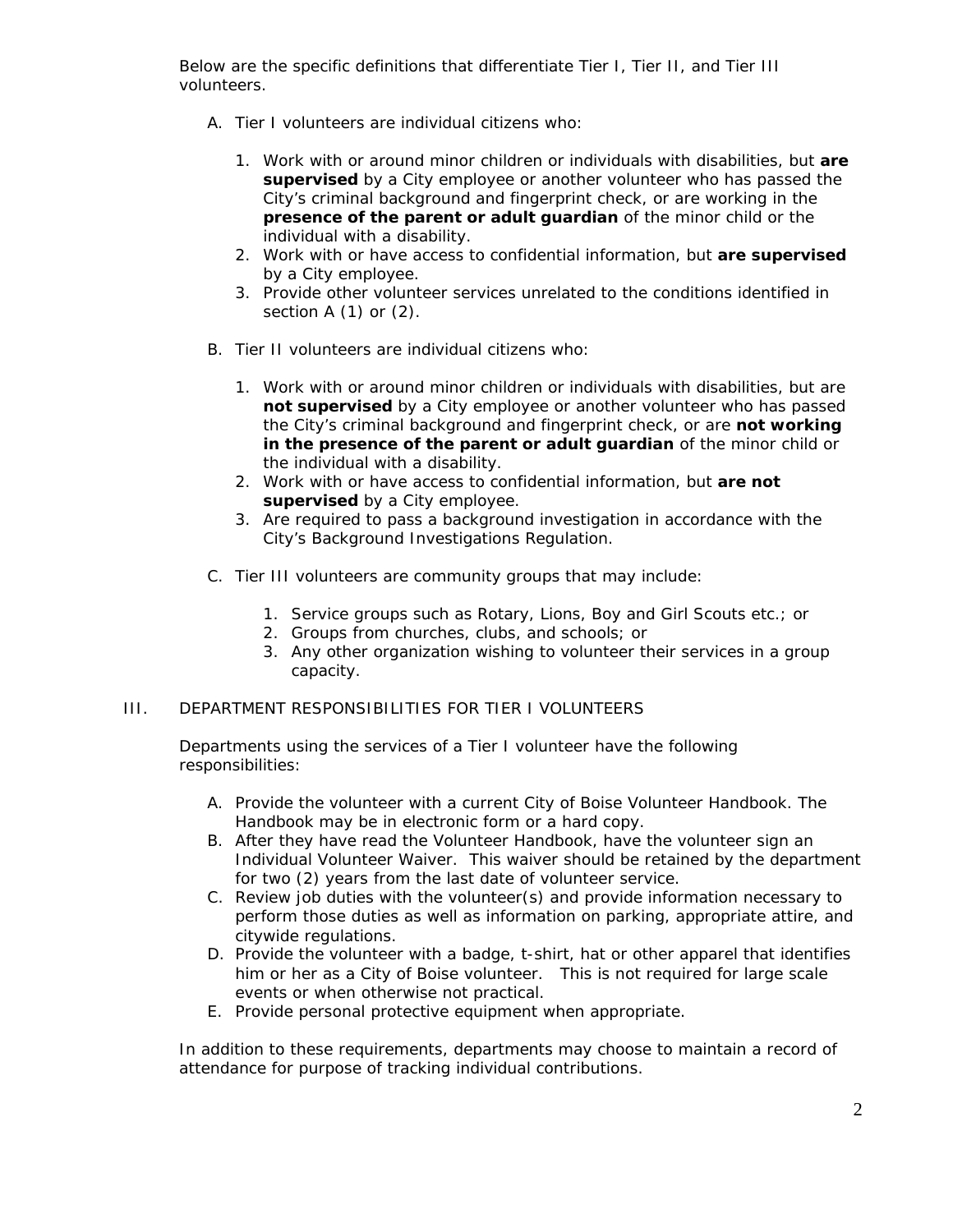# IV. DEPARTMENT RESPONSIBILITIES FOR TIER II VOLUNTEERS

In addition to the requirements listed above, if the individual is a Tier II volunteer the department is required to perform the following prior to permitting the volunteer to begin their volunteer service:

- A. Contact Human Resources to schedule an appointment for a criminal background and fingerprint check on the volunteer; and
- B. Send a completed Tier II Volunteer Fingerprint Notification Form (see exhibit 2.01s) to Human Resources; and
- C. Notify the volunteer of the scheduled appointment time as well as directions on how to get to Human Resources. There is no cost to the volunteer for this service. Please note that it can take up to seven work days to receive the results.

Departments **shall not** permit Tier II volunteers to begin their volunteer service until the department has been notified by Human Resources that the volunteer's criminal background and fingerprint check is acceptable.

V. DEPARTMENT RESPONSIBILITIES FOR TIER III (COMMUNITY GROUP) VOLUNTEERS

When a community group volunteers its services for an organized event the department sponsoring the event shall ensure the volunteer group complies with the following:

- A. Complete a Group Volunteer Waiver that includes a waiver and release of liability prior to beginning the volunteer service.
- B. Obtain and retain a signed Acknowledgment of the Group Volunteer Waiver. This should be kept by the department for two (2) years from the last date of volunteer service.
- VI. DEPARTMENT RESPONSIBILITIES FOR CURRENT CITY EMPLOYEES WHO VOLUNTEER

Before a current City employee volunteers for a position, the following requirements shall be met:

- A. Before approving a volunteer position for a current City employee, the Department Director or designee of the volunteer position, shall ensure that the employee's volunteer position does not perform the same type of service or similar duties as those performed by the employee in his or her regular position with the City. This could create a liability for the City under the Fair Labor Standards Act (FLSA).
- B. Provide the volunteer a current City of Boise Volunteer Handbook and Individual Volunteer Waiver. The Volunteer Handbook may be in electronic or hard copy form. Send a signed copy of the Individual Volunteer Waiver to Human Resources for inclusion in the employee's personnel file.
- C. Wear a City badge, t-shirt, hat, or other apparel as required by this regulation that identifies him or her as a City of Boise volunteer, when serving as a volunteer.
- D. When volunteering in a Tier II capacity, undergo and pass the City's criminal background and fingerprint check. If the employee underwent fingerprinting and criminal background check when hired into his or her regular position, this screening is not required. The department will inform the volunteer of the necessity of these requirements.